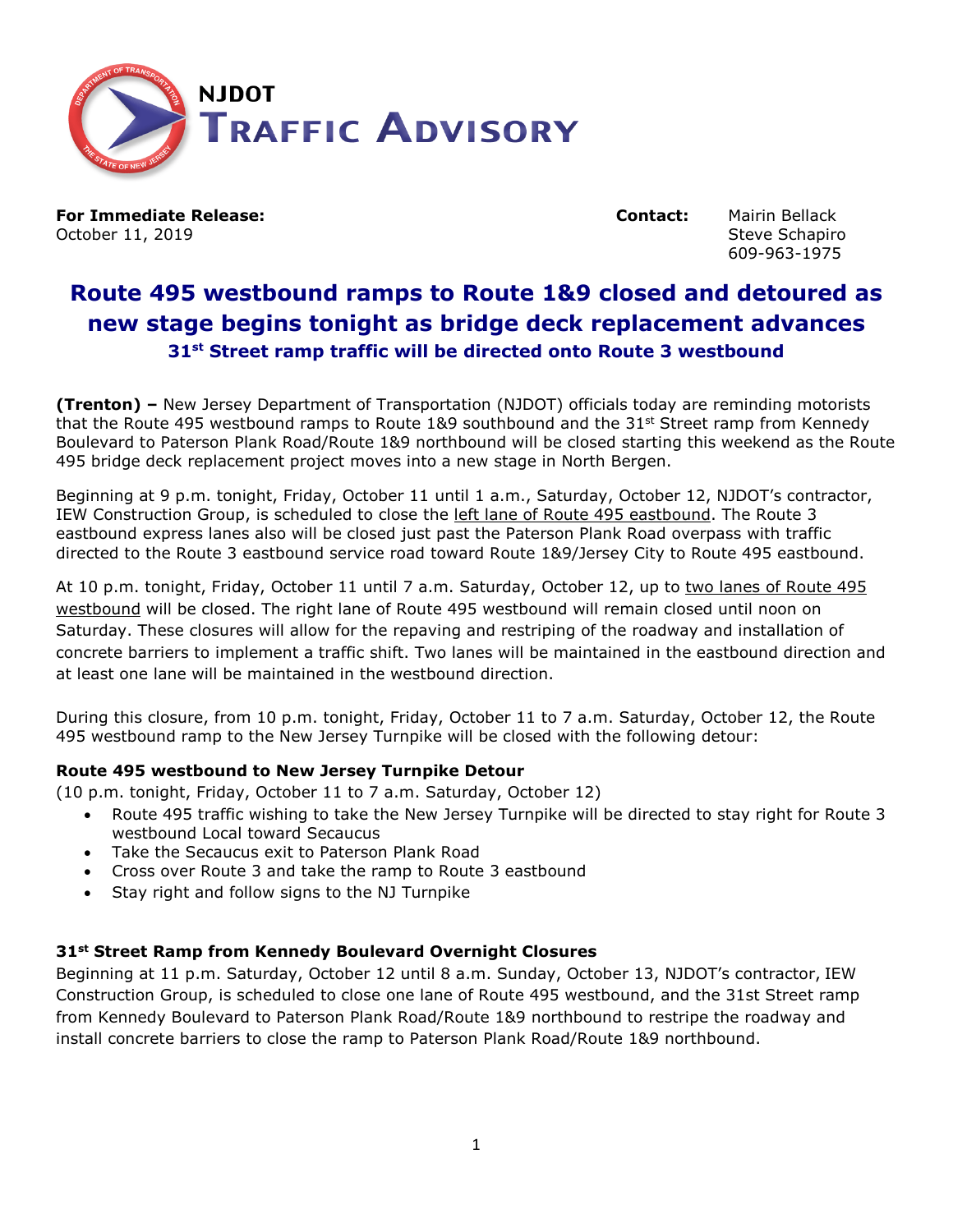The 31st Street ramp from Kennedy Boulevard may also be closed and detoured overnight between 11 p.m. and 5 a.m. next week. Route 495 eastbound will not be affected. The following detour for the 31st Street ramp will be in place Saturday night:

# **31st Street ramp from Kennedy Boulevard to Paterson Plank Road/Route 1&9 north detour:**

(11 p.m. Saturday, October 12 until 8 a.m. Sunday, October 13)

- Traffic wishing to utilize the 31st Street ramp to Paterson Plank Road or Route 1&9 north will be directed to take Kennedy Boulevard to 32nd Street/Bergen Turnpike
- Turn left onto 32<sup>nd</sup> Street/Bergen Turnpike
- Turn left onto Union Turnpike
- Turn right onto Route 1&9 north or
- Stay straight and Union Turnpike becomes Paterson Plank Road

#### **Stage 7 Traffic Shift and Ramp Closures**

By 7 a.m. Saturday, Route 495 westbound will have traffic shifted to the left, and the ramps from Route 495 westbound to Route 1&9 south will be closed for the next several months. By 8 a.m. Sunday, the 31st Street ramp from Kennedy Boulevard to Paterson Plank Road/Route 1&9 northbound will be closed and detoured to begin Stage 7.

Traffic using the  $31<sup>st</sup>$  Street ramp will be directed into a single-lane cattle chute across Route 495 to Route 3 westbound to allow for the reconstruction of the ramp to Paterson Plank Road/Route 1&9 northbound. NJ TRANSIT Bus service access to Route 495 westbound will be maintained from 6 a.m. to 1 p.m., however all buses to Route 3 also may take the single-lane cattle chute directly to Route 3.

Three lanes will be maintained on Route 495 westbound during this stage and will split into two lanes going to the right to Route 3 westbound and two lanes going to the left to the New Jersey Turnpike. Route 495 eastbound will not be affected and will continue to have three lanes of traffic. This stage is expected to be completed in the spring 2020. The following detours will be in place [\(see attached maps\)](https://www.state.nj.us/transportation/about/press/2019/Route_495_wb_rampstoRt1&9detoursStage7.pdf):

## **Route 495 westbound ramp to Route 1&9 southbound detour:**

- Traffic wishing to take the ramp to Route 1&9 south will be directed to stay right for Route 3 westbound Local toward Secaucus
- Take the Secaucus exit to Paterson Plank Road
- Cross over Route 3 and take the ramp to Route 3 eastbound
- Stay left and follow signs to Route 1&9 south

## **Route 495 westbound ramp to Route 1&9 northbound detour:**

- Traffic wishing to take the ramp to Route 1&9 north will be directed to stay right for Route 3 westbound Local toward Secaucus
- Take the North Bergen exit to Paterson Plank Road
- Turn left onto Route 1&9 north

#### **Project Overview**

The \$90.3 million state-funded project began in September 2017. The project to rehabilitate the nine-span viaduct includes repairs and reconstruction of the bridge deck, replacement and strengthening of deteriorated structural steel, and the repair and painting of the substructure. Construction will be accomplished in stages by first making improvements to local streets in the surrounding areas that will need to handle some of the diverted traffic during bridge construction.

#### **Community Outreach**

NJDOT created a project-specific website – [www.RestoreNJ495.com](http://www.restorenj495.com/) – which contains a wealth of